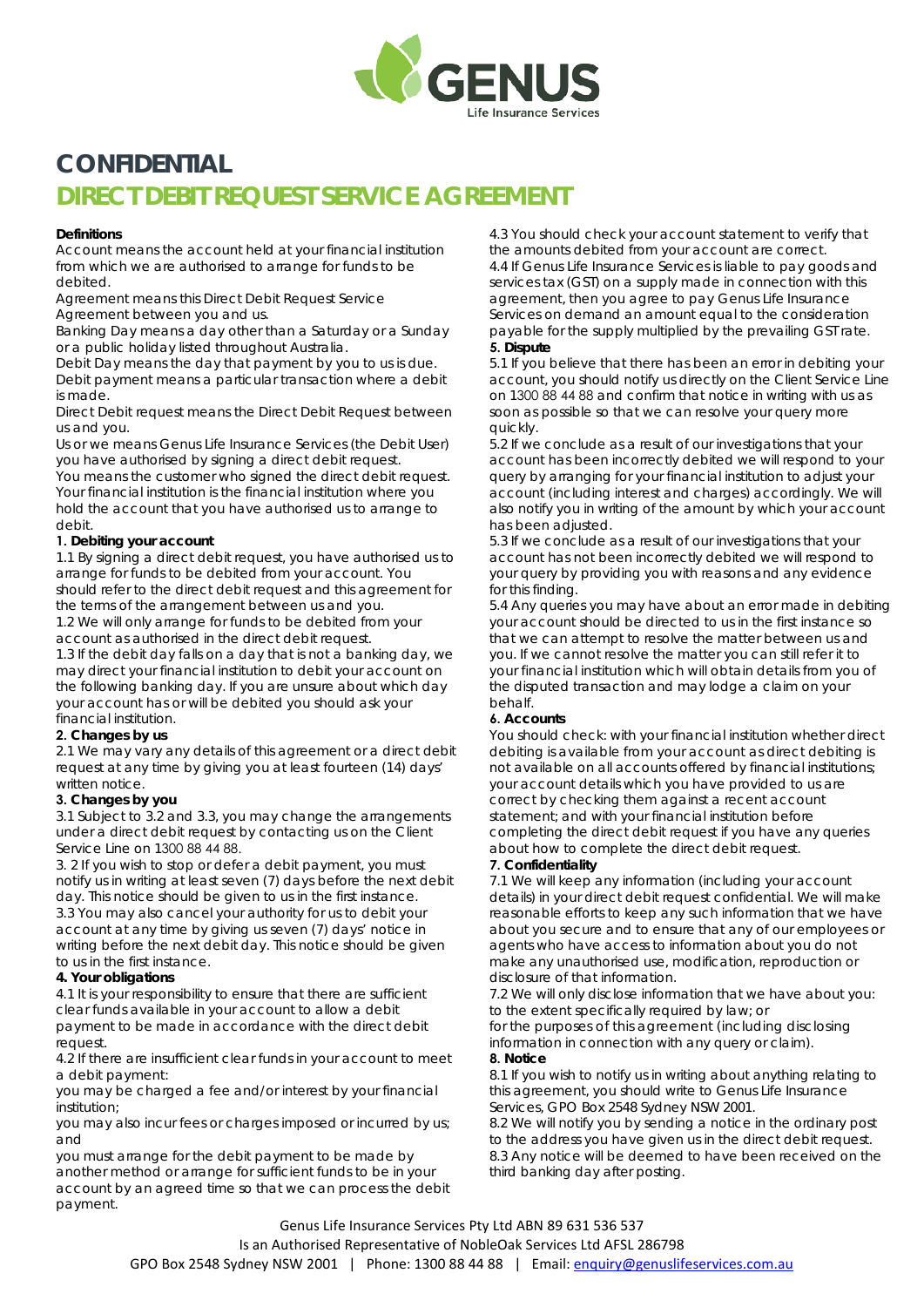

# **CONFIDENTIAL DIRECT DEBIT REQUEST SERVICE AGREEMENT**

| <b>Credit Card Authority</b>                                                                                                                                                                                                      |
|-----------------------------------------------------------------------------------------------------------------------------------------------------------------------------------------------------------------------------------|
|                                                                                                                                                                                                                                   |
| <b>Policy Number:</b>                                                                                                                                                                                                             |
| Frequency of payment: Fortnightly<br><b>Monthly</b><br>Annually                                                                                                                                                                   |
| Please debit my: $\Box$ Visa $\Box$ MasterCard                                                                                                                                                                                    |
| Exp: /                                                                                                                                                                                                                            |
| Name as it appears on card:                                                                                                                                                                                                       |
| This authority enables Genus Life Insurance Services to debit your credit card every month if monthly payments are<br>indicated, or annually, until you advise Genus Life Insurance Services in writing to cancel this authority. |
| Given Name/s:                                                                                                                                                                                                                     |
| Surname:                                                                                                                                                                                                                          |
| Address:                                                                                                                                                                                                                          |
| Suburb:<br>State:<br>Postcode:                                                                                                                                                                                                    |
| Cardholder's Signature:                                                                                                                                                                                                           |
| Date:                                                                                                                                                                                                                             |
| Phone:                                                                                                                                                                                                                            |